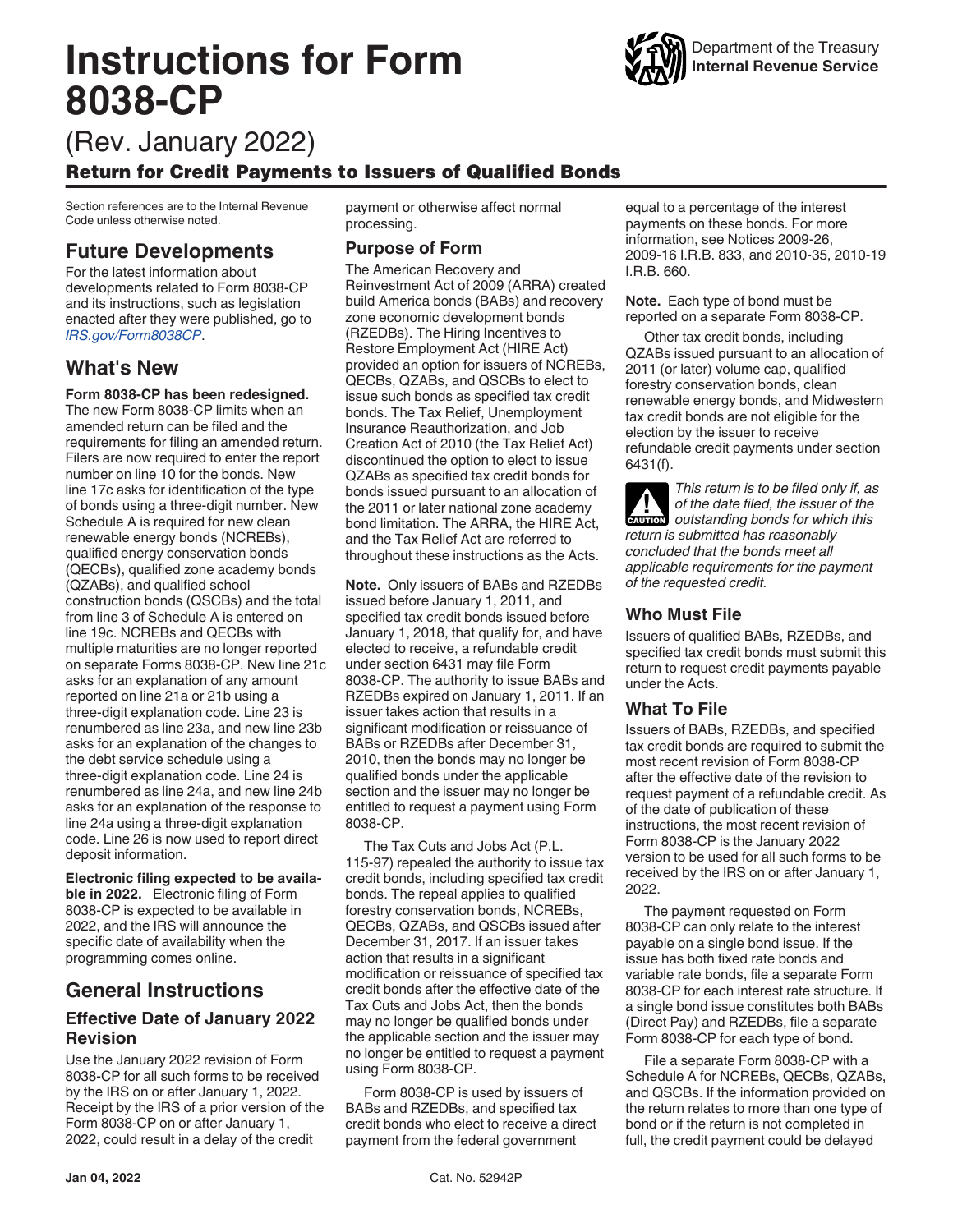or normal processing could otherwise be affected. In order to process the refundable credit payment, the IRS will correspond with the designated contact person listed in Part II, at the address in Part II, as necessary.

#### **When To File**

A Form 8038-CP filed for fixed rate bonds must be filed no later than 45 days before the relevant interest payment date. Form 8038-CP may not, however, be submitted earlier than 90 days before the relevant interest payment date.

For variable rate bonds, when the issuer knows the interest payment amount 45 days prior to the interest payment date, Form 8038-CP may be filed within the same timelines as fixed rate bonds (45 days before the relevant interest payment date but no earlier than 90 days before the relevant interest payment date). However, a separate Form 8038-CP should still be filed for the variable rate bonds.

For variable rate bonds when the issuer doesn't know the interest payment amount 45 days prior to the interest payment date, the issuer must aggregate all credit payments on a quarterly basis and file a Form 8038-CP for reimbursement in arrears no later than 45 days after the last interest payment date within the quarterly period the reimbursement is being requested.

### **Where To File**

**Paper returns.** Send Form 8038-CP to:

Department of the Treasury Internal Revenue Service Center Ogden, UT 84201-0050

**Private delivery services.** Paper filers can use certain private delivery services (PDS) designated by the IRS to meet the "timely mailing as timely filing" rule for tax returns. Go to *[IRS.gov/PDS](https://www.irs.gov/uac/private-delivery-services-pds)* for the current list of designated services.

The PDS can tell you how to get written proof of the mailing date.

For the IRS mailing address to use if you're using PDS, go to *[IRS.gov/](https://www.irs.gov/filing/submission-processing-center-street-addresses-for-private-delivery-service-pds) [PDSstreetAddresses](https://www.irs.gov/filing/submission-processing-center-street-addresses-for-private-delivery-service-pds)*.

*PDS can't deliver items to P.O. boxes. You must use the U.S.*  **Postal Service to mail any item to** *an IRS P.O. box address.*

### **Assembling Form 8038-CP, Schedule A, and Attachments**

Before filing Form 8038-CP, assemble the package of the core form, Schedule A, and attachments in the following order.

1. **Core form** with Parts I through III, *Direct Deposit* (if applicable), *Signature and Consent*, and *Paid Preparer Use Only*  (if applicable) completed.

2. **Schedule A** completed, if applicable. Schedule A must be submitted for all NCREBs, QECBs, QZABs, and QSCBs.

3. **Attachments** completed as applicable. If applicable, include:

a. An explanation for an amended return,

- b. An explanation for line 21c,
- c. A revised debt service schedule,
- d. An explanation for line 23b, and
- e. An explanation for line 24b.

Don't attach materials not authorized in the instructions or not otherwise authorized by the IRS.

*To facilitate the processing of your e-filed return, don't password*  **Protect or encrypt PDF** *attachments. Password protecting or encrypting a PDF file that is attached to an e-filed return prevents the IRS from opening the attachment.*

### **Other Forms That May Be Required**

For rebating arbitrage (or paying a penalty in lieu of arbitrage rebate) to the federal government, use Form 8038-T, Arbitrage Rebate, Yield Reduction and Penalty in Lieu of Arbitrage Rebate.

### **No Rounding to Whole Dollars**

You must enter cents on the form. Do not round amounts to the nearest dollar (for example, \$1.75 must be entered as \$1.75, not \$2.00; conversely, \$1.25 must be entered as \$1.25, not \$1.00). Round fractional cents to the next lowest cent (for example, round \$1.996 down and enter as \$1.99). The amount paid to you will be based on these parameters.

### **Where the Requested Payment Will Be Sent**

The credit payment on line 22 will be sent by check to the entity that is to receive payment listed in Part I at the address designated in Part I, unless the issuer has elected to have the payment deposited directly, in which case the payment will be directly deposited to the Automated Clearing House (ACH) routing and account numbers listed on lines 26a and 26c.

**Note.** If the entity listed in Part I is not the issuer, the ACH routing and account numbers listed on lines 26a and 26c must be the account information of the entity listed in Part I. If the entity listed in Part I is the issuer, the account information must be the account information of the issuer. The issuer must enter the correct ACH routing and account numbers on Form 8038-CP to receive a direct deposit.

*If the amount of the credit payment requested is required to be offset against other outstanding taxes or obligations, then the credit payment to be received could be less than the amount requested. For more information, see Notices 2009-26 and 2010-35.*

### **Specific Instructions**

### **Part I—Information on Entity That Is To Receive Payment**

#### **Amended return**

**When to check the** *Amended Return*  **box.** An amended return can only be filed if you are filing to correct errors in Part III on a previously filed final return. A

previously filed final return means:

1. Form 8038-CP previously submitted for the final interest payment date for the bonds; and

2. "Yes" is checked on:

a. Line 25 of the January 2020 or later versions of Form 8038-CP, or

b. Line 23 of the January 2012 or prior versions of Form 8038-CP.

**Entries on the amended return.** Entries on the amended return. The following are directions for the entries to make on the amended return.

1. Check the *Amended Return* box in the heading of Part I of the return.

2. Complete Part I of the amended return as follows.

a. Enter the same information for lines 1–4 as reported on the original final return.

b. Complete lines 5–6 using current information.

3. Complete Part II of the amended return as follows.

a. Enter the same information for lines 7–9 as reported on the original final return.

b. Enter the correct three-digit original report number on line 10.

i. For the 2020 and prior versions of Form 8038-CP, the report number was assigned by the IRS. You were notified of the report number in Notice CP152A. Enter the original report number from Notice CP152A for the final return. If you can't locate Notice CP152A for the final return on the January 2020 and prior versions of Form 8038-CP, enter report number 499 on line 10 of the amended return.

**Note.** Use of report number 499 will notify the IRS that you don't have the original report number. Lack of the original report number may affect normal processing of the amendment.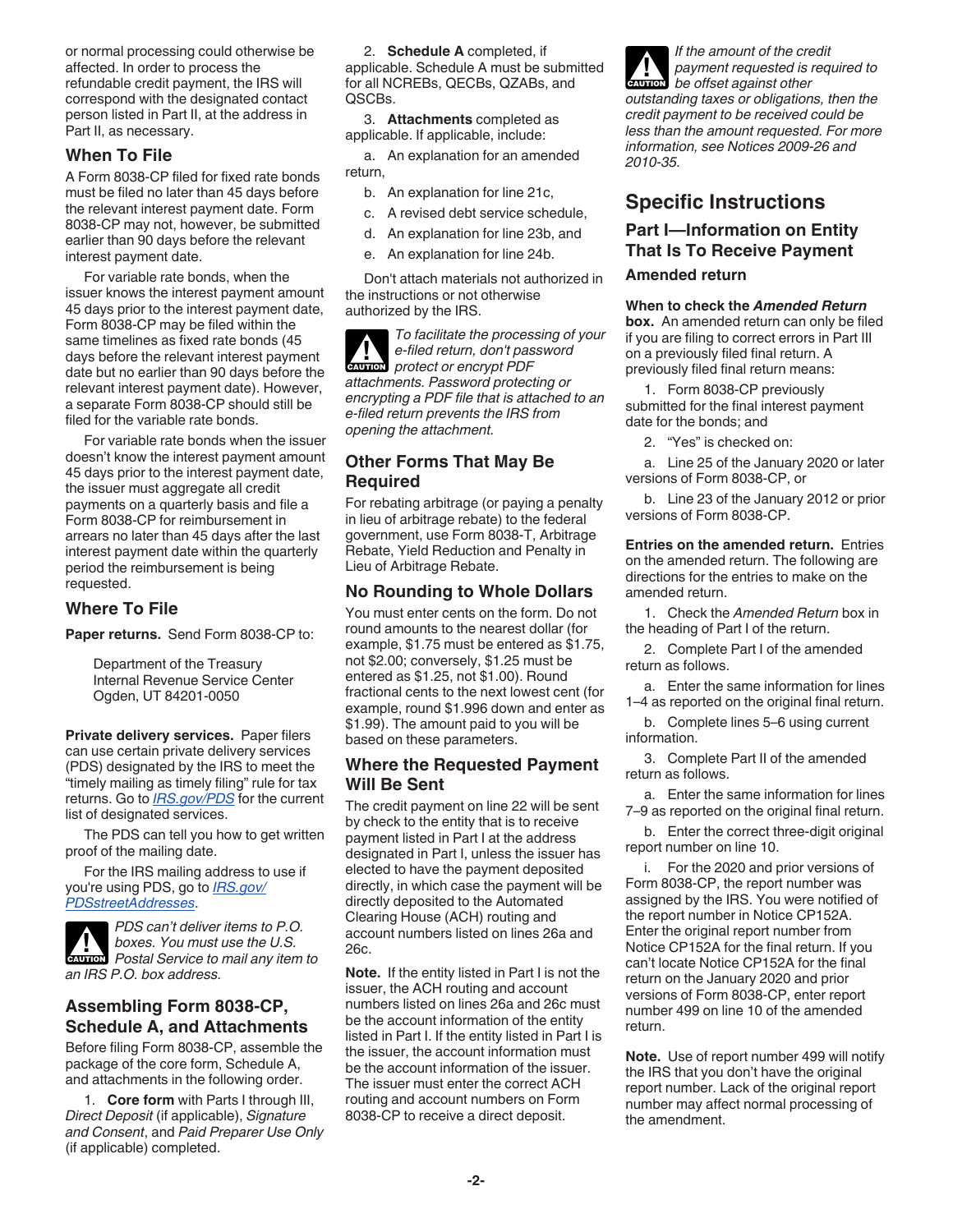ii. For the 2022 and later versions of Form 8038-CP, you assigned the report number for entry on line 10. Enter the same report number you entered on the original final return.

c. Enter the same information for lines 11–14 as reported on the original final return.

d. Complete lines 15–16 using current information.

e. Check the appropriate box on line 17a.

f. On line 17b, enter the same issue price amount as reported on the original final return.

g. On line 17c, enter the appropriate three-digit code. (See Instructions for Part II, line 17c, below.)

4. Complete Part III of the amended return as follows.

a. On line 18, enter the same interest payment date as reported on the original final return.

b. Complete lines 19a–24b using the information reported on the original final return in addition to the new or corrected information. (See the applicable instructions, below.)

c. The entry for line 25 must be "Yes." Failure to check "Yes" on line 25 could result in a delay in processing or otherwise affect normal processing.

5. If the direct deposit information on the original final return is still current, enter the same information as provided on the original final return. If the direct deposit information on the original final return is not correct, leave lines 26a, 26b, and 26c blank on the amended return and we will send any required payment by a check to the entity listed in Part I at the address listed in Part I of the amended return.

6. Complete the *Signature and Consent* parts of the form using current information.

#### **Filing the amended return.**

• If the previously filed final return was filed using a paper return, the amended return must be filed using a paper return.

• If the previously filed final return was filed using an electronic return, the amended return must be filed using an electronic return.

• Attach an explanation of the reason for the amended return as a separate document labelled "Explanation for Amended Return." Include the issuer name, employer identification number (EIN), interest payment date of the final return, and report number on the explanation. For each line being amended, provide the original entry, the new entry, and an explanation. For paper filing, attach it to the return.

*If a final return was not filed, any corrections to the amount of credit payment requested in Part III of a previously filed return must be corrected by using the net adjustment line 21a or 21b. Such corrections may only be submitted on a subsequent Form 8038-CP filed to request a credit payment. Do not check the* Amended Return *box if you are correcting non-final prior filings of a Form 8038-CP by using line 21a or 21b.* **CAUTION !**

**Line 1.** Enter the name of the entity to which the requested refundable credit payment is to be paid. If the payment is to be made to the entity that issued the bonds, enter the name of that issuer. For BABs and RZEDBs, the issuer's name should be the name listed on Form 8038-B, Information Return for Build America Bonds and Recovery Zone Economic Development Bonds, Part I, line 1. For specified tax credit bonds, the issuer's name should be the name listed on Form 8038-TC, Information Return for Tax Credit Bonds and Specified Tax Credit Bonds, Part I, line 1. If the issuer authorized another entity (for example, a trustee bank) to receive the requested refundable credit payment on its behalf, enter the name of that entity.

**Note.** By entering the name of an entity other than the issuer, the issuer consents and authorizes the IRS to send the requested refundable credit payment to the entity listed in Part I. The issuer further consents and authorizes the IRS to communicate directly with the entity listed in Part I and to disclose its return information to that entity, as necessary, to process the refundable credit payment.

**Line 2.** Enter the EIN of the entity identified on line 1. If the issuer is the entity listed in Part I, for BABs and RZEDBs, the issuer's EIN should be the EIN listed on Form 8038-B, Part I, line 2. If the issuer is the entity listed in Part I, for specified tax credit bonds, the issuer's EIN should be the EIN listed on Form 8038-TC, Part I, line 2.

**Lines 5 and 6.** If the issuer is not the entity listed in Part I, enter on line 5 the name and title and on line 6 the phone number of the designated contact person for the entity named in Part I that is to receive payment of the credit (such as an employee of the trustee bank) that the IRS may call for more information. If the issuer is the entity listed in Part I, enter on line 5 the name and title and on line 6 the phone number of the designated contact person (such as an officer or employee of the issuer, the legal representative of the issuer, or the paid preparer) whom the IRS may call for more information.

**Note.** If the issuer on line 5 authorizes the IRS to call a person other than an officer of the issuer for more information, by signing this return the issuer's authorized representative consents to the disclosure of the issuer's return information to such person, as necessary to process this return.

#### **Part II—Reporting Authority**

Part II should be completed in full if the issuer authorized the IRS to pay the requested refundable credit payment to another entity on its behalf (for example, a trustee bank).

**Lines 7 and 8.** If the issuer's name is the same as line 1, enter "SAME" and skip lines 8, 9, 11, 15, and 16. If the issuer's name is not the same as line 1, enter the name, EIN, and complete address of the issuer of the bond issue in Part II. For BABs and RZEDBs, the issuer's name and EIN should be the name and EIN listed on Form 8038-B, Part I, lines 1 and 2, filed for the bond issue. For specified tax credit bonds, the issuer's name and EIN should be the name and EIN listed on Form 8038-TC, Part I, lines 1 and 2, filed for the bond issue.

**Line 10.** Issuers are now required to assign permanent report numbers for bonds currently eligible to receive credit payments and consistently use the same report number when filing to claim the credit for the bonds. Assign a separate report number in the range 401–450 for each type of bond that is required to be treated as a separate bond issue for purposes of Form 8038-CP payment requests. (See *General Instructions, What To File*, earlier.) Enter the three-digit report number (report number) that the issuer assigned to the bonds on Part II, line 10 of the Form 8038-CP. Separately reported bonds for purposes of Form 8038-CP payment requests should be numbered consecutively starting with 401. Once a report number is used for any bonds, it must be used as the report number for all future filings of Form 8038-CP returns for those bonds. The report number may not be used for any other Direct Pay bonds, even after bonds are redeemed or are no longer outstanding.

Issuers must file separate Forms 8038-CP for each type of bond and for fixed rate bonds and variable rate bonds. • If a single bond issue constitutes both BABs (Direct Pay) and RZEDBs, file a separate Form 8038-CP for each type of bond and assign a different report number for each. If a single bond issue consists of more than one type of bond, assign separate report numbers for NCREBs, QECBs, QZABs, and QSCBs (that is, all Direct Pay), and file separate Forms 8038-CP for each type of bond.

• If a single bond issue contains both fixed rate bonds and variable rate bonds, assign separate report numbers for each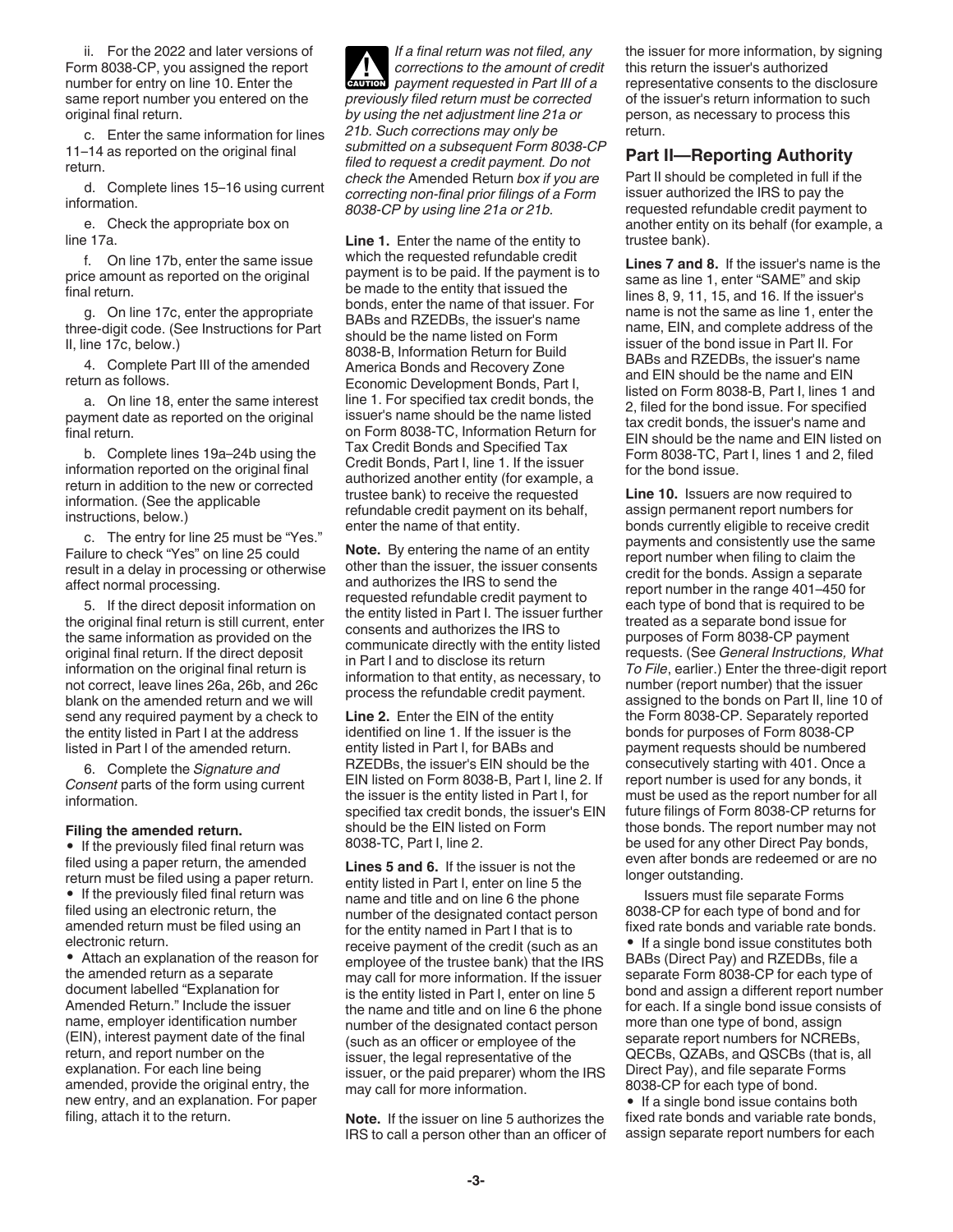interest rate structure and file a separate Form 8038-CP for each interest rate structure.

**Example.** Issuer A elected to receive a refundable credit under section 6431 for its bonds.

In February 2010, Issuer A sold BABs and RZEDBs payable from the same revenues using the same official statement. Although the bonds are one bond issue for most purposes, Issuer A properly reported the issuance of the bonds using separate Forms 8038-B for the BABs and the RZEDBs. In January 2022, Issuer A assigned report number 401 to the BABs and report number 402 to the RZEDBs. Report number 401 will be entered on Part II, line 10, on all future Forms 8038-CP filed with respect to the BABs. Report number 402 will be entered on Part II, line 10, on all future Forms 8038-CP filed with respect to the RZEDBs.

In October 2010, Issuer A sold fixed rate QSCBs and variable rate QSCBs payable from the same taxes using the same official statement. The bonds are one bond issue for most purposes, and Issuer A properly reported the issuance of the bonds using a single Form 8038-TC with two debt service schedules. In January 2022, Issuer A assigned report number 403 to the fixed rate QSCBs and report number 404 to the variable rate QSCBs. Report number 403 will be entered on Part II, line 10 on all future Forms 8038-CP filed with respect to the fixed rate QSCBs. Report number 404 will be entered on Part II, line 10 on all future Forms 8038-CP filed with respect to the variable rate QSCBs.

In November 2010, Issuer A sold fixed rate QECBs, fixed rate NCREBs and variable rate NCREBs payable from the same revenues using the same official statement. In January 2022, Issuer A assigned report number 405 to the QECBs, report number 406 to the fixed rate NCREBs, and report number 407 to the variable rate NCREBs. Separate Forms 8038-CP will be filed for the QECBs, fixed rate NCREBs, and variable rate NCREBs using the respective report numbers on Part II, line 10.

Failure to assign a correct three-digit report number following the assignment methodology in these instructions could delay payment of the credit or otherwise affect normal processing.

**Line 12.** Enter the issue date of the bond issue. For BABs and RZEDBs, the issue date should be the issue date listed on Form 8038-B, Part I, line 7. For specified tax credit bonds, the issue date should be the issue date listed on Form 8038-TC, Part I, line 7.

**Line 13.** Enter the name of the bond issue. If the bond issue is not named, write "None." For BABs and RZEDBs, the name of the bond issue should be the name listed on Form 8038-B, Part I, line 8, filed for the bond issue. For specified tax credit bonds, the name of the bond issue should be the name listed on Form 8038-TC, Part I, line 8, filed for the bond issue. For electronic returns, do not use brackets, dollar signs, or commas in the name of the bond issue.

**Line 14.** Enter the Committee on Uniform Securities Identification Procedures (CUSIP) number on the bond with the latest maturity. For BABs and RZEDBs, the CUSIP number should be the CUSIP number listed on Form 8038-B, Part I, line 9, filed for the bond issue. For NCREBs, QECBs, QZABs, and QSCBs, the CUSIP number should be the CUSIP number listed on Form 8038-TC, Part I, line 9, filed for the bond issue. Enter the nine-character CUSIP number without any spaces. If the bond issue was not publicly offered and there is no assigned CUSIP number, write "None." The CUSIP number used for purposes of Form 8038-CP does not change. Continue to use the CUSIP number originally reported on Form 8038-B or Form 8038-TC even if the bond maturity associated with the CUSIP number is no longer outstanding. Use the CUSIP number reported on Form 8038-B or Form 8038-TC even if you are required by these instructions to treat bonds with different interest rate structures as separate bonds and file separate Forms 8038-CP (for example, for fixed and variable rate bonds of the same bond issue).

*Leaving line 14 blank or entering something other than a*  **caution** nine-character CUSIP number *without spaces or "None" could result in a delay in the credit payment or otherwise affect normal processing.*

**Example.** In May 2010, Issuer B sold fixed rate BABs with a final maturity date of May 1, 2040, and variable rate BABs with a final maturity date of May 1, 2025, payable from the same taxes using the same official statement. Issuer B elected to receive a refundable credit under section 6431 for its bonds and filed a single Form 8038-B for the bonds. The CUSIP number for the fixed rate bonds maturing on May 1, 2040, was reported on Form 8038-B, Part I, line 9.

In January 2022, Issuer B files separate Forms 8038-CP for the fixed rate BABs and the variable rate BABs and uses the CUSIP number for the fixed rate bonds maturing on May 1, 2040, on the Form 8038-CP filed for the fixed rate BABs and on the Form 8038-CP filed for the variable rate BABs.

On November 1, 2022, Issuer B retires the fixed rate BABs. In January 2023, Issuer B files a Form 8038-CP with respect to the variable rate BABs. Issuer B must continue to use the CUSIP number originally reported on Form 8038-B (CUSIP number for fixed rate bonds with a maturity date of May 1, 2040) even though the bonds corresponding to the CUSIP number are no longer outstanding.

**Lines 15 and 16.** If the issuer isn't the entity listed in Part I, enter the name, title, and phone number of the officer of the issuer or other person whom the IRS may call for more information. If the issuer is the entity listed in Part I, leave lines 15 and 16 blank.

**Note.** If the issuer authorizes, on line 15, the IRS to contact a person other than an officer of the issuer for more information, by signing this form the issuer's authorized representative consents to the disclosure of the issuer's return information to such person, as necessary to process this return.

**Line 17a.** Check the box that applies to the bonds of the issue for which this return is submitted. Only one box should be checked because payment requests for variable rate bonds and fixed rate bonds are required to be filed on separate returns.

**Line 17b.** For BABs and RZEDBs, enter the total issue price for the bond listed on Form 8038-B, Part III, line 3, filed for the bond issue. For specified tax credit bonds, enter the total issue price for the bond listed on Form 8038-TC, Part III, line 1, filed for the bond issue. The issue price used for purposes of Form 8038-CP doesn't change. Continue to use the issue price originally reported on Form 8038-B or Form 8038-TC even if some of the bonds are no longer outstanding. Use the issue price reported on Form 8038-B or Form 8038-TC even if you are required by these instructions to file separate Forms 8038-CP for different interest rate structures (for example, for fixed and variable rate bonds of the same bond issue).

**Example.** Issuer C elected to receive a refundable credit under section 6431 for its bonds.

In September 2010, Issuer C sold at par \$15,000,000 of fixed rate BABs with a final maturity date of September 1, 2030, and \$5,000,000 of variable rate BABs with a final maturity date of September 1, 2025, payable from the same taxes using the same official statement. Issuer C elected to receive a refundable credit under section 6431 for the bonds and filed a single Form 8038-B for the bonds. The issue price for the bonds was reported on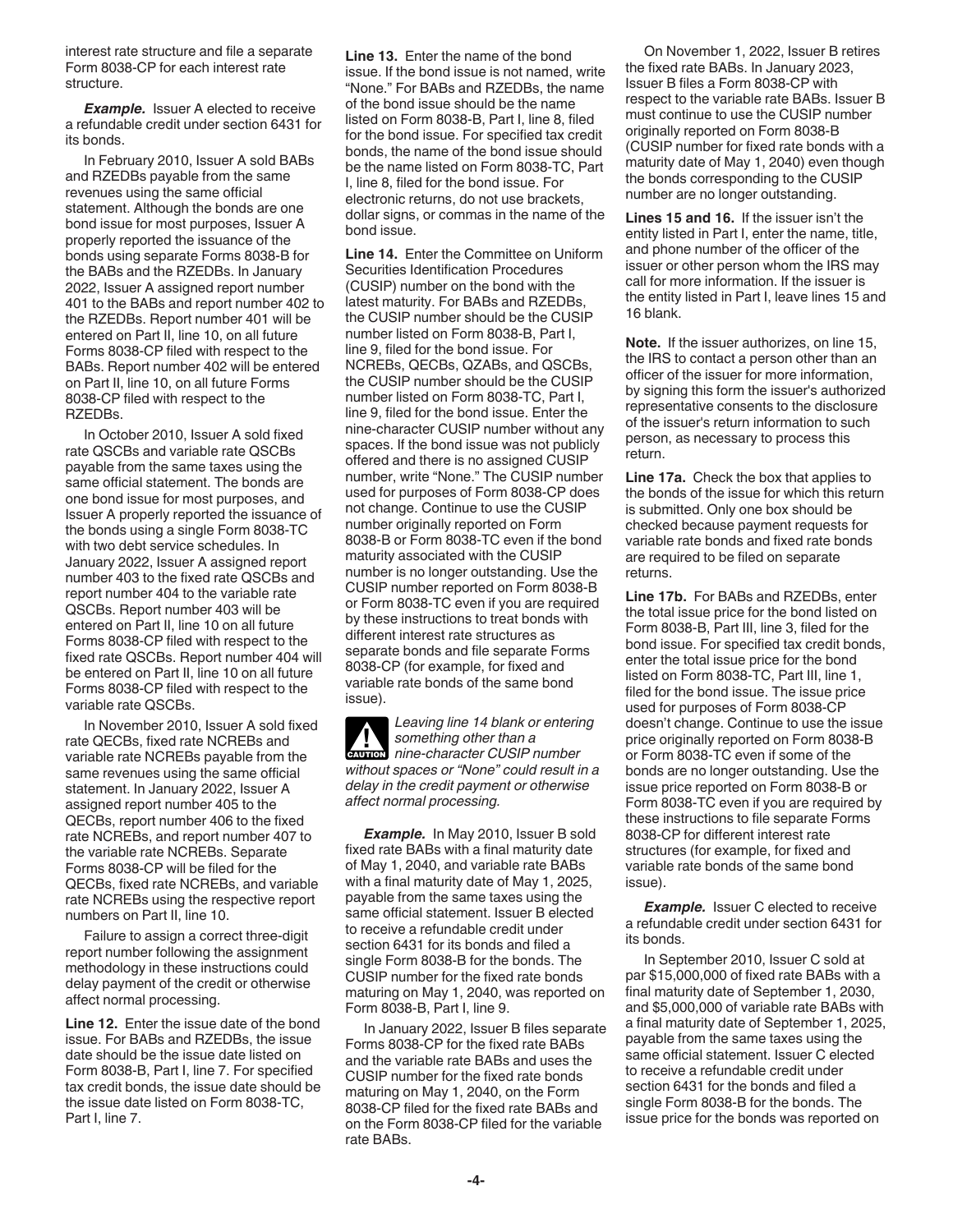Form 8038-B, Part III, line 1, as \$20,000,000.

In January 2022, Issuer C files separate Forms 8038-CP for the fixed rate BABs and the variable rate BABs but uses the total issue price of \$20,000,000 on the Form 8038-CP filed for the fixed rate BABs and on the Form 8038-CP filed for the variable rate BABs.

On March 1, 2022, Issuer C retires the fixed rate BABs. In January 2023, Issuer C files a Form 8038-CP with respect to the variable rate BABs. Issuer C must continue to use the issue price originally reported on Form 8038-B (\$20,000,000) even though only \$5,000,000 of variable rate BABs is still outstanding.

**Line 17c.** Identify the type of bonds by entering the corresponding three-digit code number as follows.

• 102-New clean renewable energy bonds.

• 103—Qualified energy conservation bonds.

- 104—Qualified zone academy bonds. • 105—Qualified school construction
- bonds.

• 109—Build America bonds.

• 110—Recovery zone economic development bonds.

*A failure to provide requested information or providing incorrect*  **CAUTION** *information or providing*<br> *information could delay processing of this return or otherwise affect normal processing. Do not leave line 10, 12, 13, 14, 17a, 17b, or 17c blank.*

### **Part III—Payment of Credit**

**Line 18.** Enter the interest payment date to which the requested refundable credit payment relates. An interest payment date is the date on which interest is payable by the issuer to the holders of the bonds. This may include a date on which bonds are retired earlier than maturity if interest is to be paid on that date. (For a variable rate issue with the amount of interest payable not known at least 45 days before the interest payment date, enter the last interest payment date applicable to the quarterly period to which this return relates.) For certain variable rate bonds, the remarketing date or the date the interest rate is reset may not be the same date the interest is paid.

**Line 19a.** Enter the amount of interest payable to the holders of the bonds on the interest payment date. The amount entered on line 19a can only relate to the interest payable on a single bond issue and the amount of interest allocable to a single type of bond (BAB, RZEDB, or a single type of specified tax credit bond) and similar interest rate structure (fixed or variable rate). (See *General Instructions, What To File*, earlier.)

**Note.** Credit payments are not allowed for preissuance accrued interest.

**Line 19b.** For specified tax credit bonds only, enter the applicable credit rate. The applicable credit rate is the daily tax credit bond rate set by the Secretary under section 54A(b)(3), determined as of the first day on which there is a binding written contract for the sale or exchange of the bond. See Notice 2009-15, which is on page 449 of Internal Revenue Bulletin 2009-6 at *[IRS.gov/pub/irs-irbs/](https://www.irs.gov/pub/irs-irbs/irb09-06.pdf) [irb09-06.pdf](https://www.irs.gov/pub/irs-irbs/irb09-06.pdf)*. Enter the percent out to two decimal places, and do not round (for example, for credit rate 10.746%, write 10.74%). The tax credit bond rate is published by the Bureau of Fiscal Service on its Government Section Internet site at *[TreasuryDirect.gov](https://treasurydirect.gov/)*. The applicable credit rate should be the applicable credit rate listed on Form 8038-TC, Part III, line 4, filed for the bond issue.

**Line 19c.** For NCREBs, QECBs, QZABs, and QSCBs, complete Schedule A and enter the amount from line 3 of Schedule A.

**Note.** You can only have one entry on line 20 (a through f).

**Line 20a.** For BABs, enter the amount of the requested credit payment relating to the interest payable on the interest payment date. The amount reported on line 20a must equal 35% (0.35) of the amount reported on line 19a.

**Line 20b.** For RZEDBs, enter the amount of the requested credit payment relating to the interest payable on the interest payment date. The amount reported on line 20b must equal 45% (0.45) of the amount reported on line 19a.

**Line 20c.** For NCREBs, enter the smaller of line 19a or line 19c.

**Line 20d.** For QECBs, enter the smaller of line 19a or line 19c.

**Line 20e.** For QZABs, enter the smaller of line 19a or line 19c.

**Note.** Issuers issuing QZABs pursuant to an allocation of 2011 or later national zone academy bond limitation (volume cap) cannot make a valid election to issue such bonds as specified tax credit bonds and may not claim a refundable credit under section 6431 by filing Form 8038-CP.

**Line 20f.** For QSCBs enter the smaller of line 19a or line 19c.

**Lines 21a and 21b.** Either line 21a or line 21b is available to correct your prior mistakes on prior filings of Form 8038-CP for the respective bonds.

• If a prior credit payment amount was received that was less than the correct amount, then enter the amount on line 21a that relates to the corresponding increase to this payment request.

• If a prior credit payment amount was received that exceeded the correct amount for that payment, then enter the amount on line 21b that relates to the corresponding decrease to this payment request.

• If there are both increase and decrease adjustments related to multiple prior payments, then net the amounts and include the corresponding amount on either line 21a (for net increases) or 21b (for net decreases), as appropriate.

If any amount is entered on either line 21a or 21b, complete line 21c.

**Line 21c.** Enter the applicable three-digit explanation code number and provide the applicable interest payment dates in MM/DD/YYYY format.

• 211—Erroneous entry on prior return(s) (for example, typographical error or input error or incorrect debt service schedule date used (Also, list applicable interest payment date(s).)

• 212-Math error on prior return(s). (Also, list applicable interest payment date(s).)

• 213—Claimed interest on prior return(s) on bonds previously redeemed. (Also, list applicable interest payment date(s).)

• 214-Claimed interest on prior return(s) on bonds previously legally defeased. (Also, list applicable interest payment date(s).)

• 219—Other. Use this three-digit code if codes 211–214 do not apply or if more than one three-digit code is applicable. (Also, list applicable explanation(s) for the correction(s) including listing prior interest payment date(s) affected and details of any net amount.)

**Note.** Codes 215–218 are reserved and should not be used.

If a three-digit explanation code number is not entered, the credit payment could be delayed or normal processing could otherwise be affected. For electronic filing, the dates or explanation for "Other" is entered electronically. For paper filing, attach to the return the requested information on a single explanation document and label it "Line 21c Information." Include the issuer name, EIN, interest payment date, and report number on the paper attachment.

**Line 22.** Enter the amount of the credit payment requested. Combine the amount on line 20a, 20b, 20c, 20d, 20e, or 20f with the amount in either line 21a or 21b, as applicable.

**Note.** If an amount of the credit payment requested is required to be offset against other outstanding taxes or obligations, then the credit payment to be received could be less than the amount on line 22.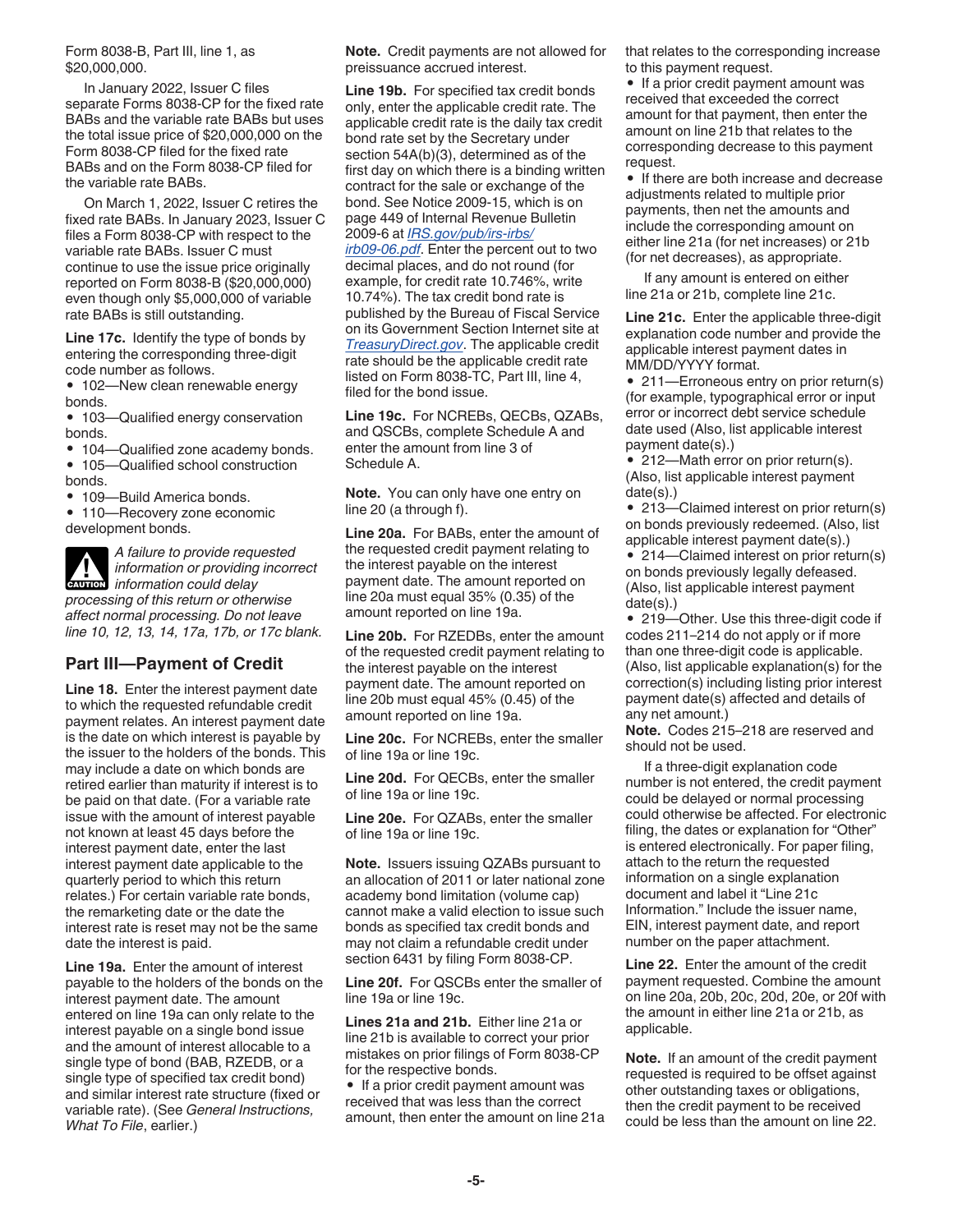For more information, see Notices 2009-26 and 2010-35.

**Line 23a.** Check "Yes" or "No." Check "Yes" if the amount shown on line 20a, 20b, 20c, 20d, 20e, or 20f does not equal the amount of the credit payment shown on the debt service schedule attached to the information return for the bonds filed with the IRS (Form 8038-TC or Form 8038-B), or the latest revised debt service schedule subsequently filed with the IRS, or when the amount of qualified principal outstanding or qualified interest payable on future dates will vary from amounts previously reported to the IRS. For variable rate bonds, check "Yes" if there is a change in interest payment dates, the total principal amount of qualified bonds expected to be outstanding on payment dates, or the method for determining interest on the bonds. Situations where you must check "Yes" for fixed and variable rate bonds include: (i) early retirement or defeasance of bonds, (ii) treating a portion of the bonds as nonqualified under Rev. Proc. 2018-26, (iii) reissuance of bonds because of a significant modification under Regulations section 1.1001-3 or other guidance, or (iv) the debt service schedule has otherwise changed or been altered so that the debt service schedule you most recently filed with the IRS is no longer accurate.

**Line 23b.** If you checked "Yes" on line 23a, enter one applicable three-digit explanation code number and provide the revised debt service schedule. If a three-digit explanation code number is not entered, the credit payment could be delayed or normal processing could otherwise be affected. Where indicated, provide the applicable dates in MM/DD/ YYYY format and the applicable amounts.

**Note.** If the changes result from the issuer's nonqualified use of bond proceeds and taking a remedial action under section 6 of Rev. Proc. 2018-26, the issuer must enter the three-digit explanation code 235 on the Form 8038-CP filed for the first interest payment date after the nonqualified use of the bond proceeds occurs. The issuer must also (i) provide the date of the nonqualified use and the amount of nonqualified use, and (ii) attach a revised debt service schedule reflecting the exclusion of amounts allocable to the nonqualified bonds beginning with the date of the nonqualified use.

• 231—Retirement of all or part of the bonds. (Also, provide the date and amount redeemed/retired.)

• 232—Correction of mistake in most recently filed debt service schedule.

• 233—Closing Agreement with IRS. (Also, provide the date of agreement.) • 234—Legal defeasance of bonds.

(Also, provide the date and amount legally defeased.)

• 235—Remedial action under Rev. Proc. 2018-26. (Also, provide the date of nonqualified use and amount of nonqualified bonds.)

• 239—Other. Use this three-digit code if codes 231–235 do not apply or if more than one three-digit code is applicable. (Also, provide an explanation including relevant dates and principal amounts.) **Note.** Codes 236–238 are reserved and should not be used.

For electronic filing, the dates and amounts to be provided, and the explanation for "239—Other" are entered electronically. For paper filing, attach to the return the requested information and label it "Line 23b Information." Also include the issuer name, EIN, interest payment date, and report number on the paper attachment.

**Requirements for revised debt service schedule.** The debt service schedule must contain the information described below for the bonds.

1. Name of Issuer.

2. EIN of Issuer.

3. Report Number (see instructions for line 10).

4. Name of Issue.

5. Date of Issue.

6. CUSIP Number (see instructions for line 14).

7. Issue Price (see instructions for line 17b).

8. For fixed rate bonds, a revised debt service schedule through final maturity that provides a list of each interest payment date, the total interest payable on such date, the total principal amount of qualified bonds expected to be outstanding on such date, the interest rate(s), the refundable credit payment expected to be requested from the IRS as allowed under section 6431(f) on such date, and the earliest date that the qualified bonds can be called.

9. For variable rate bonds, a revised debt service schedule through final maturity that provides a list of each interest payment date, the total principal amount of qualified bonds expected to be outstanding on such date, and a description of how interest on the qualified bonds is figured. However, if the issuer knows the interest amount for a certain period, for that period the issuer should provide the refundable credit payment expected to be requested from the IRS as allowed under section 6431(f). The revised debt service schedule must be provided as a separate document labeled "Revised Debt Service Schedule." For electronic filing the revised debt service

schedule must be a separate pdf document submitted with the return. For paper filing, attach it to the return.

**Line 24a.** Check "Yes" if, as of the filing of this form, you paid or reasonably expect to pay all of the interest to bondholders reported on line 19a on or before the interest payment date reported on line 18. If you paid or reasonably expect to pay all of the interest on the next business day because the interest payment date falls on a weekend or holiday, you should check "Yes."

Check "No" if, as of the filing of this form, you did not pay or do not reasonably expect to pay all of the interest to bondholders reported on line 19a on or before the date reported on line 18, representing the interest payment date to which this payment of credit relates.

**Line 24b.** If you checked "No" on line 24a, enter the three-digit code number concerning the circumstances surrounding the nonpayment or expected nonpayment. If a three-digit explanation code is not entered, the credit payment could be delayed or normal processing could otherwise be affected. Provide any applicable dates in MM/DD/YYYY format and the applicable amounts where requested and provide an explanation if "249—Other" applies.

• 241—Insolvent, no receivership or bankruptcy proceedings.

• 242—Insolvency, receivership or

bankruptcy proceedings in progress. • 243—Insolvency, receivership or

bankruptcy proceedings discharged debt. (Also, provide the date, the amount discharged, and any change in interest rates.)

• 244—Insufficient payment sources due to sequestration—no receivership proceedings.

• 245-Insufficient payment resources for reasons other than sequestration—no receivership proceedings.

• 249—Other. (Also, provide an explanation.)

**Note.** Codes 246–248 are reserved and should not be used.

For electronic filing, any dates, amounts or explanation for "Other" is entered electronically. For paper filing, attach to the return the requested information and label it "Line 24b Information." Also include the issuer name, EIN, interest payment date, and report number on the paper attachment.

**Line 25.** Check "Yes" or "No." If a box is not checked, credit payments may be delayed.

Check "Yes" if the requested payment is for the final interest payment date for the bonds. The final payment of interest for the bonds is the last payment of interest prior to, or in conjunction with, the final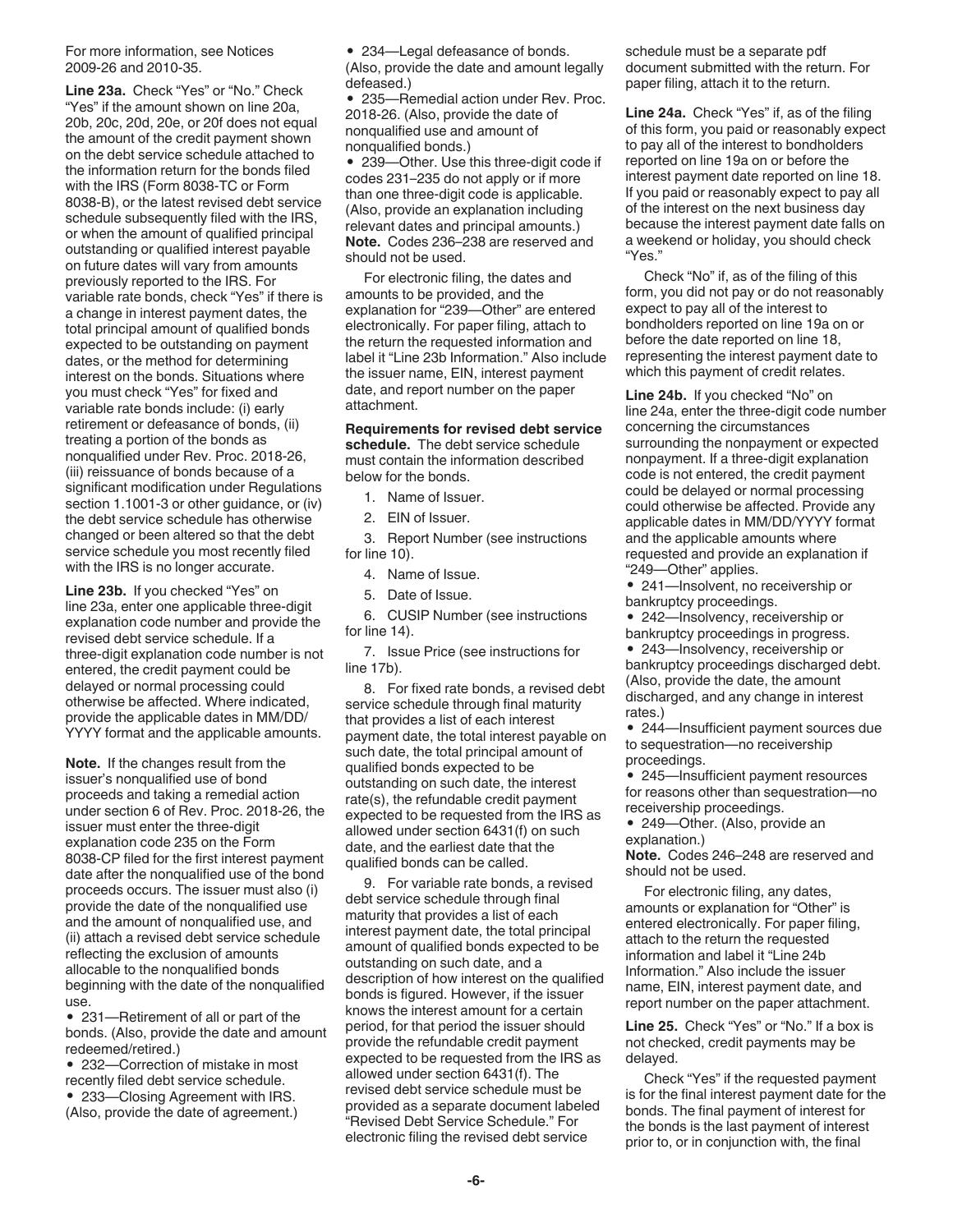maturity, redemption, or significant modification of the bond issue.

Check "No" if future Forms 8038-CP are expected to be filed with respect to future interest payment dates on the bonds (same bond issue, same type of bond, and same interest rate structure (fixed rate or variable rate)).

**Reminder**: Each type of bond requires a distinct report number and each interest rate structure requires a distinct report number.

**Line 26.** Complete lines 26a through 26c if you want the amount shown on line 22 directly deposited into a checking or savings account. Otherwise, we will send a check to the entity listed in Part I.



*The IRS is not responsible for a lost credit payment if you enter the wrong account information. Check with your financial institution to get the correct ACH routing and account numbers and to make sure your direct deposit will be accepted. Other wire instructions or routing or account numbers other than ACH routing or account numbers are not acceptable substitutes for ACH routing and account numbers on Form 8038-CP.* **CAUTION !**

*If the direct deposit to the designated account is different from the amount you expected, you will receive an explanation in the mail about 2 weeks after your credit payment is deposited.*

**Line 26a.** The ACH routing number must be nine digits. The first two digits must be 01 through 12 or 21 through 32. Otherwise, the direct deposit will be rejected and a check will be sent instead. If the entity listed in Part I is not the issuer (such as a trustee bank), ask that entity for the correct routing number. (See *Where the Requested Payment Will Be Sent*, earlier.)

**Line 26b.** Check the appropriate box for the type of account. Do not check more than one box. If unknown, leave blank.

**Line 26c.** The ACH account number can be up to 17 characters (both numbers and letters). Include hyphens but omit spaces and special symbols. Enter the number from left to right and leave any unused boxes blank.

#### **Signature and Consent**

An officer of the issuer with authority to bind the issuer must sign Form 8038-CP and any applicable certification. If the entity listed in Part I is not the issuer, the authority of the person signing this return must include the authority to bind the issuer, the authority to request that the IRS send the refundable credit payment to the entity identified in Part I, and the authority to consent to the disclosure of return information necessary to process the

refundable credit payment to the designated contact person(s) listed in Parts I and II on Form 8038-CP, as applicable. Also print the name and title of the person signing Form 8038-CP.

**Note.** If the issuer designates on line 5 of Part I or line 15 of Part II a person other than an officer of the issuer as a contact person for the IRS to call for more information, by signing this return the issuer's authorized representative consents to the disclosure of the issuer's return information to such person, as necessary to process the refundable credit payment.

#### **Paid Preparer**

If an authorized officer of the issuer filled in this return, the paid preparer block should remain blank. Anyone who prepares the return but does not charge the issuer should not sign the return. Certain others who prepare the return should not sign. For example, a regular, full-time employee of the organization, such as a clerk, secretary, etc., should not sign.

Generally, anyone who is paid to prepare a return must sign it and fill in the other blanks in the *Paid Preparer Use Only*  area of the return. A paid preparer cannot use a social security number in the preparer tax identification number (PTIN) box. The paid preparer must use a PTIN. If the paid preparer is self-employed, the preparer should enter his or her address in the box.

The paid preparer must:

- Sign the return in the space provided
- for the preparer's signature, and
- Give a copy of the return to the issuer.

### **Instructions for Schedule A**

### **When Is Schedule A Required?**

Schedule A is used to compute the amount of the refundable credit payment allowed under section 6431(f) and must be completed for all specified tax credit bonds (NCREBs, QECBs, QZABs, and QSCBs). Computation of the credit payment is done on a bond-by-bond basis (usually, this means a separate computation for each maturity in a bond issue, but bonds with the same maturity but different terms such as interest rate are also considered separate bonds). Schedule A eliminates the need for issuers of NCREBs and QECBs to file separate Forms 8038-CP for each maturity of bonds on each interest payment date.

For NCREBs and QECBs, the amount of the refundable credit payment is the lesser of 100% of the amount of interest

payable under the bond on such interest payment date or 70% (0.70) of the amount of interest which would have been payable under such bond on such date if such interest were determined at the applicable credit rate determined under section 54A(b)(3).

For QZABs and QSCBs, the amount of the refundable credit payment is the lesser of 100% of the amount of interest payable under the bond on such interest payment date or 100% of the amount of interest which would have been payable under such bond on such date if such interest were determined at the applicable tax credit bond rate determined under section 54A(b)(3).

### **Specific Instructions**

Enter the following from Form 8038-CP.

- Issuer Name—From Part II, line 7.
- Employer Identification Number—From Part II, line 8.
- Date of Issue (MM/DD/YYYY)—From Part II, line 12.
- Report Number—From Part II, line 10.

The Schedule A table is used to compute the amount of the permitted credit for an interest payment date. Complete the table as follows for the interest payment date entered on Part III, line 18, of Form 8038-CP to compute the sum to be entered on line 1.

*If you use page 2 to list maturities, complete line 4 on page 2 before completing lines 2 and 3.* **CAUTION !**

1. Column (a): List the maturity date (MM/DD/YYYY) for each separate maturity of the bonds. (A maturity is comprised of bonds of the same type, principal maturity date, and interest rate.)

**Note.** If there are insufficient lines on page 1 of Schedule A for all the maturities, list the remaining maturities on page 2 of Schedule A.

2. Column (b): Enter the amount of interest payable on the bonds maturing on the date listed in column (a) on the interest payment date entered on Part III, line 18, of Form 8038-CP.

3. Column (c): Enter the amount of interest that would be payable on the bonds maturing on the date listed in column (a) on the interest payment date entered on Part III, line 18, of Form 8038-CP if calculated using the applicable credit rate (Form 8038-CP, Part III, line 19b).

4. Column (d): For new clean renewable energy bonds and qualified energy conservation bonds, enter 70% of the amount of interest that would be payable on the bonds maturing on the date listed in column (a) on the interest payment date entered on Part III, line 18,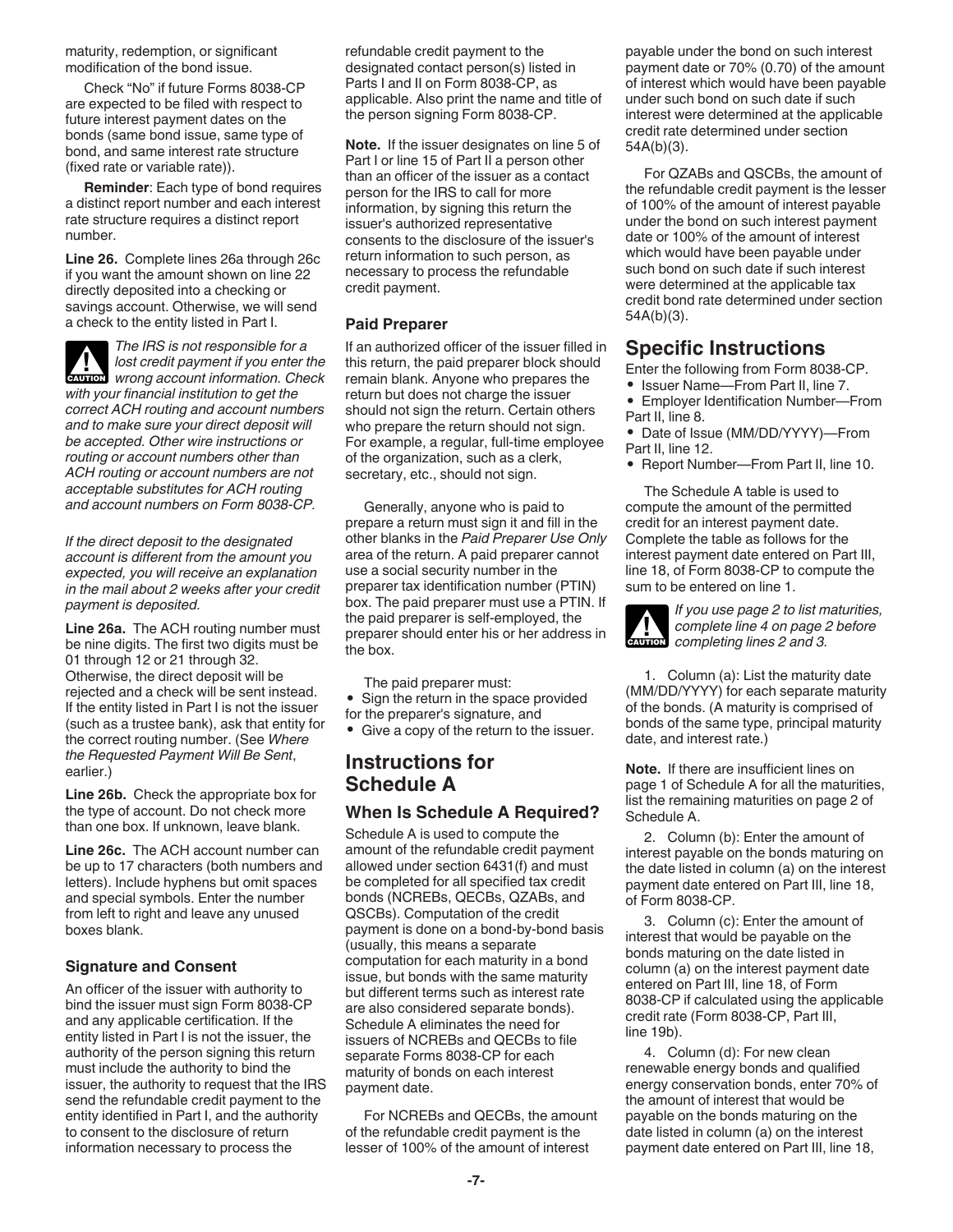of Form 8038-CP if calculated using the applicable credit rate (Form 8038-CP, Part III, line 19b). Do this by multiplying the column (c) amount by 0.70.

**Note.** For QZABs and QSCBs, skip column (d).

5. Column (e): For NCREBs and QECBs, enter the smaller of the amount in column (b) and the amount in column (d). For QZABs and QSCBs, enter the smaller of the amount in column (b) and the amount in column (c).

**Line 1.** Total the amounts in column (e) on page 1 of Schedule A and enter the total.

**Line 2.** Enter the amount from page 2 of Schedule A, line 4 (if any). See the line 4 instructions below.

**Line 3.** Add amounts from line 1 and line 2. Enter on Form 8038-CP, line 19c.

**Line 4.** If you use page 2, complete line 4 on page 2 before completing lines 1, 2, and 3 of Schedule A. Add amounts in column (e) on page 2 of Schedule A (if any). Enter on page 1 of Schedule A, line 2.

**Completion of Schedule A for QZABs and QSCBs.** Schedule A is completed the same way for both QZABs and QSCBs. With respect to each bond in the bond issue, issuers of QZABs and QSCBs filing Form 8038-CP request the lesser of:

1. The amount of interest payable on the interest payment date, or

2. The amount of interest on the interest payment date using the applicable credit rate.

*Example for QSCBs and QZABs.* On November 9, 2010, Issuer D sold \$30,000,000 of fixed rate QSCBs, and elected to receive a refundable credit

under section 6431. The interest on the QSCBs is payable semiannually on January 15 and July 15 of each year. The interest rate on \$10,000,000 of QSCBs maturing on January 15, 2024, is 5.25%. The interest rate on \$10,000,000 of QSCBs maturing on January 15, 2025, is 5.30%. The interest rate on \$10,000,000 of QSCBs maturing on January 15, 2026, is 5.35%. The applicable credit rate for qualified tax credit bonds sold on November 9, 2010, is 5.30%. The amount of interest payable on the QSCBs on January 15, 2022, and the amount of interest on the QSCBs on that date using the applicable credit rate, is shown in the following tables:

#### **Interest Payable on the QSCBs on January 15, 2022**

| Date of Principal Maturity | <b>Amount of QSCBs Outstanding</b> | <b>Bond Interest Rate</b> | Semiannual Interest Payable on<br>January 15, 2022, at the Bond<br><b>Interest Rate</b> |
|----------------------------|------------------------------------|---------------------------|-----------------------------------------------------------------------------------------|
| 01/15/2024                 | \$10,000,000                       | 5.25%                     | \$262,500.00                                                                            |
| 01/15/2025                 | \$10,000,000                       | 5.30%                     | \$265,000.00                                                                            |
| 01/15/2026                 | \$10,000,000                       | 5.35%                     | \$267,500.00                                                                            |

#### **Interest on the QSCBs Using the Applicable Credit Rate**

| Date of Principal Maturity | <b>Amount of QSCBs Outstanding</b> | <b>Applicable Credit Rate</b> | Semiannual Interest Using the<br><b>Applicable Credit Rate</b> |
|----------------------------|------------------------------------|-------------------------------|----------------------------------------------------------------|
| 01/15/2024                 | \$10,000,000                       | 5.30%                         | \$265,000.00                                                   |
| 01/15/2025                 | \$10,000,000                       | 5.30%                         | \$265,000.00                                                   |
| 01/15/2026                 | \$10,000,000                       | 5.30%                         | \$265,000.00                                                   |

For the January 15, 2022, interest payment date for the QSCBs, Issuer D completes Schedule A as follows:

| (a)                          | (b)                                                                                 | (c)                                                                                                                                                                                      | (d)                                                                                                      | (e)                                                                                                                                       |
|------------------------------|-------------------------------------------------------------------------------------|------------------------------------------------------------------------------------------------------------------------------------------------------------------------------------------|----------------------------------------------------------------------------------------------------------|-------------------------------------------------------------------------------------------------------------------------------------------|
| <b>Bond of Maturity Date</b> | Interest payable on<br>line 18 (Form 8038-CP,<br>Part III) interest<br>payment date | Interest payable on bond<br>maturity on line 18 (Form<br>8038-CP, Part III) interest<br>payment date calculated using<br>the line 19b (Form 8038-CP, Part<br>III) applicable credit rate | For NCREBs and QECBs.<br>multiply column (c) by 70%<br>(0.70) (skip this column for<br>QZABs and QSCBs). | For NCREBs and QECBs, enter<br>the smaller of column (b) or<br>(d). For QZABs and QSCBs,<br>enter the smaller of column (b)<br>or $(c)$ . |
| 01/15/2024                   | \$262,500.00                                                                        | \$265,000.00                                                                                                                                                                             |                                                                                                          | \$262,500.00                                                                                                                              |
| 01/15/2025                   | \$265,000,00                                                                        | \$265,000.00                                                                                                                                                                             |                                                                                                          | \$265,000.00                                                                                                                              |
| 01/15/2026                   | \$267,500.00                                                                        | \$265,000.00                                                                                                                                                                             |                                                                                                          | \$265,000.00                                                                                                                              |

**Completion of Schedule A for NCREBs and QECBs.** Schedule A is completed the same way for both NCREBs and QECBs. With respect to each bond in the issue, issuers of NCREBs and QECBs filing Form 8038-CP request the lesser of:

1. The amount of interest payable on the interest payment date, or

2. 70% of the amount of interest on the interest payment date using the applicable credit rate.

#### *Example for NCREBs and QECBs.*

On November 9, 2010, Issuer E sold \$30,000,000 of fixed rate QECBs, and elected to receive a refundable credit under section 6431. The interest on the QECBs is payable semiannually on

January 15 and July 15 of each year. The interest rate on \$10,000,000 of QECBs maturing on January 15, 2024, is 5.25%. The interest rate on \$10,000,000 of QECBs maturing on January 15, 2025, is 5.30%. The interest rate on \$10,000,000 of QECBs maturing on January 15, 2026, is 5.35%. The applicable credit rate for qualified tax credit bonds sold on